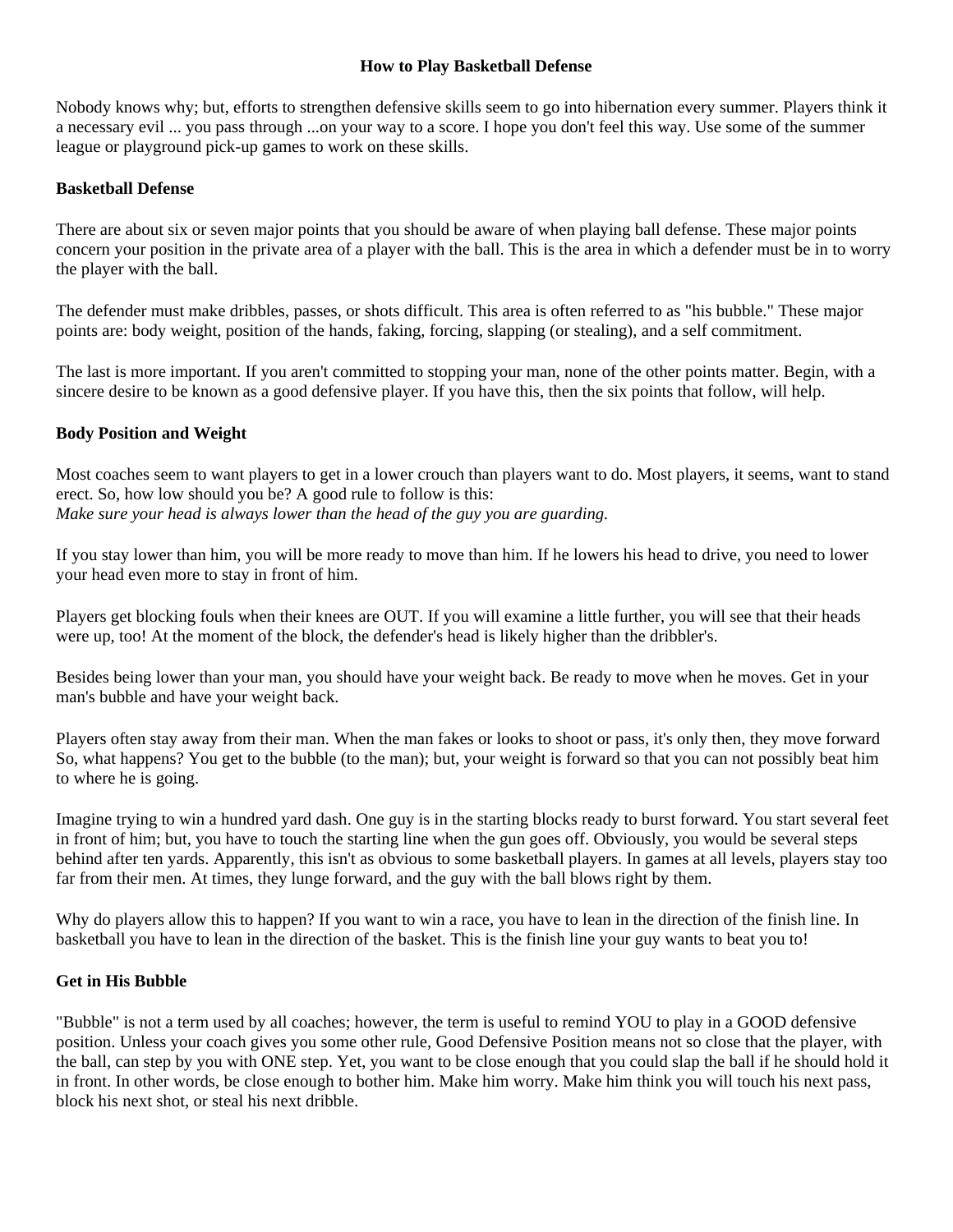To play good defense you must consistently be in that bubble. Even along with playing good helping defense, you should be able to get in your man's bubble EVERY TIME he gets the BALL. Strive to get there the moment he gets it. If you can do this, YOU will be a constant irritation. This is exactly what you want to be.

You can not expect to be a good defensive player if: one day, you try stealing the ball ALL THE TIME because that player IS NOT TALENTED; then, the next day, you stay far away because he is MORE TALENTED.

Why should you be in his bubble if he is forty feet from the basket? Well, that's so You can bother his ball handling. Make it difficult for him to take the ball exactly where he wants it, or to make the exact pass at the **exact time** he wants to make it.

If YOUR COACH tells you NOT to pick him up UNTIL he's within shooting range, **DO WHAT HE SAYS**! But, if he DOESN'T GIVE YOU a rule, OR it's a SUMMER LEAGUE or PICK-UP GAME, ... GET IN HIS BUBBLE ... AND ... STAY THERE!!!

Now, use common sense! I don't mean for you to be beside your man ALL THE TIME. DO NOT BE THERE when the BALL is on the OTHER SIDE OF THE COURT. When things are this way, YOU need to be in a position to HELP A TEAMMATE. REMEMBER: The CLOSER the BALL to YOUR MAN, the CLOSER YOU MUST BE TO HIM. This is because the moment he gets the ball, YOU WANT TO be IN his bubble, ... NOT ON YOUR WAY, there. Be where you can WORRY him. Make him think to himself, "Oh, no! Here you are again!"

To be effective you don't have to block a shot or deflect a single pass. If you are merely in position all night long where you CAN, ... AND he can't GET AWAY from YOU, ... YOU will be a great defensive player.

# **Dictating the Way the Ball Goes**

A player with the ball can do three things:

- 1. He can SHOOT.
- 2. He can PASS.
- 3. He can DRIBBLE to the RIGHT or LEFT.

Your bubble defense and hand position makes the first two difficult. YOU will be showing your smarts by taking two of these three options away from him. Then, YOU can battle him for the third.

He still might shoot or pass; but, either will be difficult. This is what DEFENSE is ALL ABOUT! Thus, making those first two difficult, this leaves only the dribble to the RIGHT or LEFT. So, if YOU OVERPLAY to one side, forcing him to his LEFT or RIGHT, you take away HALF of HIS THIRD OPTION. He can only try to beat you the direction YOU DICTATED.

During the regular season, the type of defense YOUR COACH uses, will determine which option you leave open. LISTEN to him! In the meantime, during SUMMER LEAGUE play or Pick-Up Games, PRACTICE MAKING HIM KEEP THE DRIBBLE IN HIS WEAK HAND. In other words, if he's LEFT HANDED, slant him on that SIDE, or, he's RIGHT HANDED, do the opposite.

The advantage of this type of defense is that you DO NOT have to be PREPARED for "EVERYTHING." You DON'T EVEN have to worry about FAKES. You know what the player is going to do.

Either he is going to take a bad shot or he must make a good pass by YOUR hand. If he does neither, he must force the ball in the direction he is being over-played. Chances are, he will choose to try to beat you in the one thing YOU ARE PREPARED FOR! This will happen nine times out of ten.

By dictating the action, not only do you make your own job easier; but, it will be easier for your TEAMMATES. When they see in advance where the battle is to be fought ... where the ball is going to be taken ... they have a better chance of getting into effective HELPING position.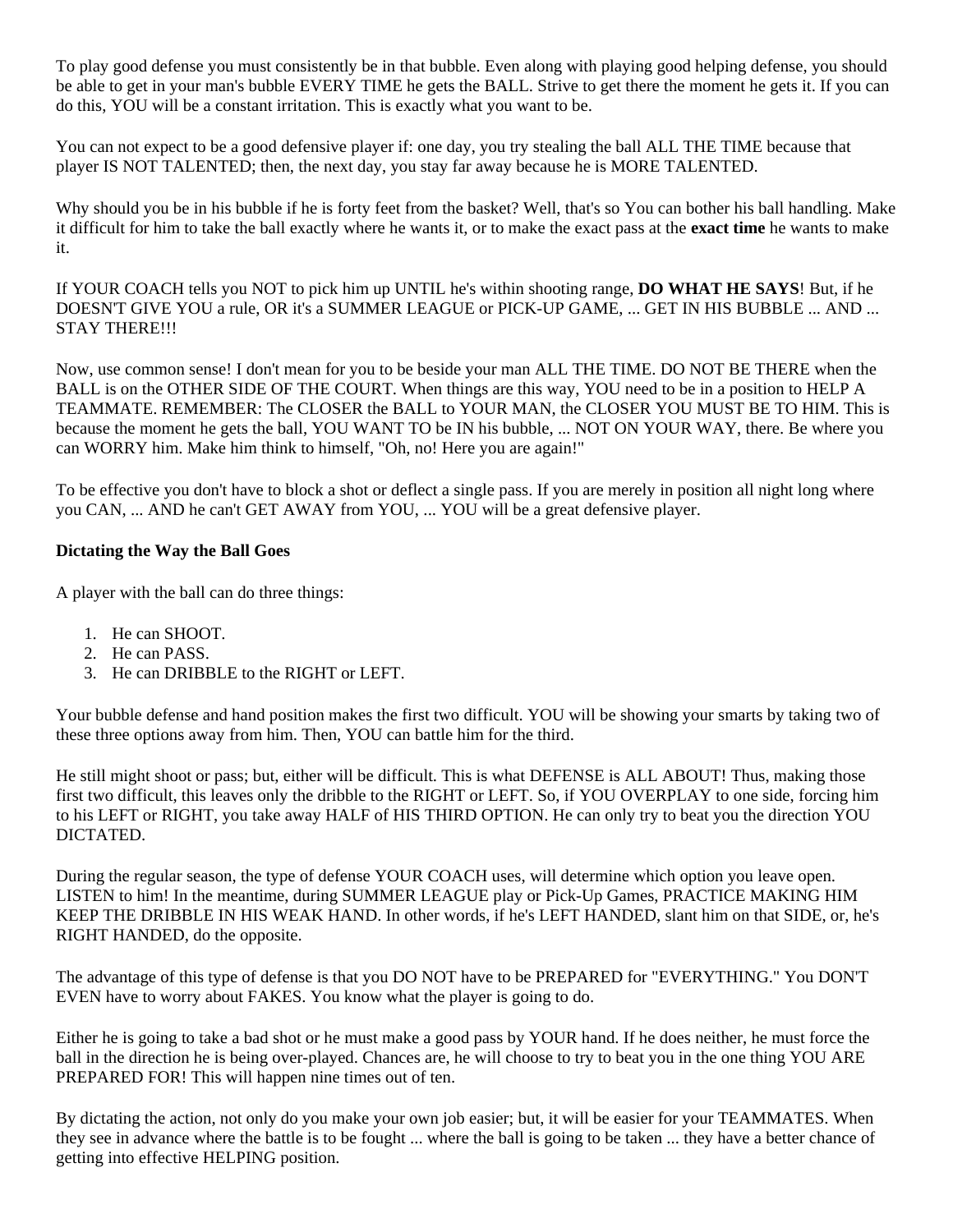#### **Position of the Hands**

All coaches urge "HANDS UP!" They want you to do this because it distracts the offense. YOU are in a better position to guard against a shot or deflect a pass. Players, invariably, want to play with their hands at their sides.

This is understandable. It's easier to move with hands at your side. In guarding the ball, there are times you want your "Hands UP" and there is times, they are better "Down."

If you are guarding a dribbler, YOUR hands DO NOT have to be up. They should be DOWN, faking at the ball, or HELPING YOUR BODY to stay on BALANCE and in POSITION.

The difference regarding your hands comes when YOU are guarding a player who has the BALL, but has not yet dribbled. If that player is out of shooting range, YOUR HANDS can be down at WAIST or KNEE level. One of them to the side and the other stretched out to the ball handler's belt buckle. The out-stretched hand should be the same as whichever foot is forward. The out- stretched hand should be PALM-UP. This is so you are always prepared to SLAP-UP anytime the ball is held out front.

If the player with the ball is in SHOOTING RANGE, you should have ONE HAND UP, almost touching your shoulder. Keep it poised to JAB UPWARD. This lets the player known that YOU ARE PREPARED TO BLOCK HIS SHOT (although, really ALL YOU ARE TRYING TO DO is DISTRACT him by getting your hand up near the ball and your ARM in FRONT of HIS FACE.

NEVER RAISE YOUR BODY UP TO BLOCK THE PASS OR SHOT OF A PLAYER WHO HAS NOT YET DRIBBLED! Stay low. Keep your weight back. Stay in that bubble. SLAP UPWARD from the waist if he is OUT OF SHOOTING position, or SHAKE YOUR HAND over the shoulder if HE IS IN SHOOTING POSITION.

# **When a Dribbler Gets By You**

There are two possible reactions to this. The most common, it seems, is to turn and watch his butt grow smaller as he gets further down court. The other is what you should be doing, once you realize he has you beaten.

React to this, immediately. Turn quickly! Get down low where you could bite his butt, if it were sticking out. If you get yourself into the habit of this second reaction, you will get a lot of steals. This is especially true if you have been slanting him on his strong side. Here is the reason. Once he thinks he has you beaten, the tendency is to put the ball back into his strong hand. This would be the side you would be on. It's very possible that the first dribble with his strong hand will be right in front of your face. You can pick his pocket here without fouling. You don't have to reach across his body.

There is a reason more steals, like this, are not made. Players, so lackadaisical on defense to let themselves be beaten, are usually too slow-thinking to recover. It don't even occur to them to "bite him in the butt." Instead of thinking about the next play, they are thinking about the last.

This maneuver is so good you can use it on purpose. It might get you a "game winning steal, some night." Because of the psychology of the moment, especially, if your team is behind and needs a steal, it has a better chance of working in the closing minutes of a game. This is because the opponents think more of protecting their lead than trying to extend it. Their chief concern is to run out the clock.

If you use this on purpose, early in the game, there is a good chance it won't work. If it doesn't, your coach will probably take you out of the game. So, with this in mind, save it for the end of a game. DEFENSE WHEN YOUR TEAM IS BEHIND LATE IN THE GAME ...

The rules are different when you're behind. Now, you DON'T get anything for staying between your man and the basket and playing "solid defense." The clock will soon run out ... and YOU lose. It is at this point that many players fail to adjust. The things you need to be doing, NOW, is to discourage PASSES more than SHOTS.